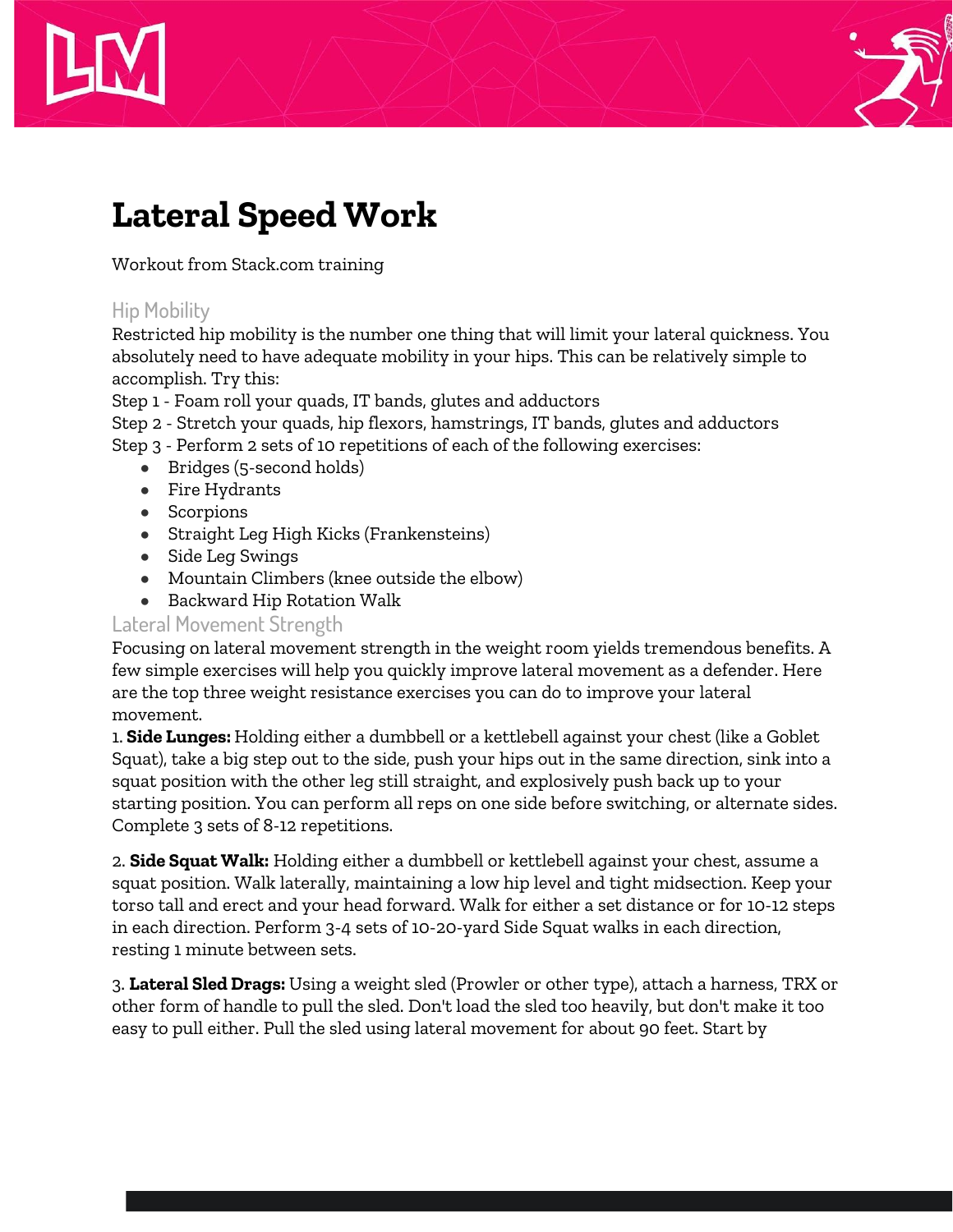



dragging the sled at a walking pace and increase it to a lateral sprint. Perform 3-4 sets with one-minute rest between.

# **Footwork and Plyometric Drills**

The last piece of the puzzle when improving lateral movement is to work on your explosiveness and footwork. What good does it do to mobilize and gain movement strength if you lack explosiveness or are tripping over your own feet? These simple drills will have you moving smoothly and quickly in no time.

#### Agility Ladder, 2 In, 2 Out

The 2 in, 2 out drill is a classic and it's excellent for improving lateral footwork.

- Using an agility ladder, begin on one side.
- The foot nearest the ladder always steps first.
- Beginning with the inside foot, step into the first square of the ladder. Follow with your second foot.
- Leading with the same foot, step out of the ladder with both feet.
- Your opposite foot is now the lead foot for stepping into and out of the next square. Your feet should never cross!

**Sets/Reps:** Repeat this pattern in a smooth and controlled manner twice through the ladder, resting 30 seconds between sets. Don't worry about speed in the beginning. Just try not to get your feet tangled or snag the ladder.

#### **Skaters**

This plyometric exercise is also a footwork and balance drill, but it will help you improve your lateral movement capabilities. Beginning on one foot, jump sideways to the opposite side (if on your right foot, jump to the left), and land on the opposite leg. Jump with as much power as you can. Repeat this movement side to side as explosively as possible.

**Sets/Reps:** 3x20 (10 each direction)

#### Side-to-Side Shuffle

Set up two cones about 5 yards apart. Beginning at one cone, assume a low position and shuffle sideways to the other cone. When you reach it, shuffle back to the first cone. Begin this drill slowly, focusing on keeping your hips low and square and moving your feet smoothly.

**Sets/Reps:** 2x5, with 1 minute rest between sets